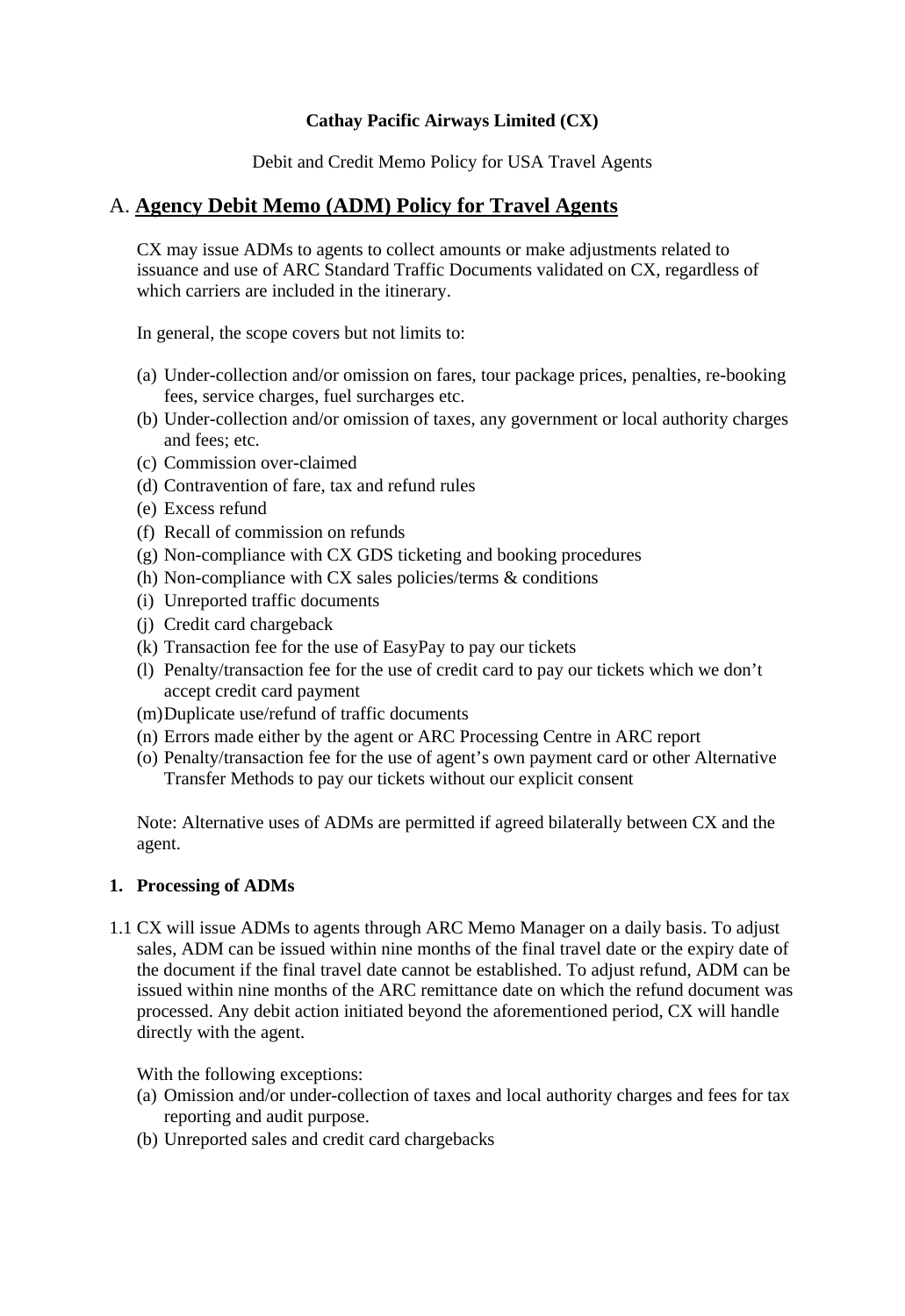- 1.2 CX will not send physical copies of ADMs to agents but will provide agents with supporting documents and breakdowns of the debit upon request. For complicated calculations and with ADM issued for a series of tickets on taxes and surcharges, supporting listing and breakdowns will be attached to ADM in ARC Memo Manager at the time of issuance.
- 1.3 CX will not issue more than one ADM to recall fare/surcharges/taxes in relation to the same ticket unless the nature of collection or adjustment is totally different from the previously issued ADM. For instance, the agent subsequently refunds the ticket and it is found over-refunded, CX would send another ADM to the agent in relation to that ticket which an ADM has been sent before for under-report of fare/surcharge/taxes.
- 1.4 CX will issue an ADM for a specific transaction only, and will not group unrelated transaction together. However, more than one charge can be included in one ADM if the reason for the charge is the same.
- 1.5 Apart from fare discrepancy of the ticket, CX will levy the following administration fees and/or charges and reserve the right to amend these administration fees to cover costs relating to the processing of ADM with the following reasons, but not limit to.

| <b>ADM Issuance Reasons</b>         | <b>ADM</b> Fee or Charge per ticket |
|-------------------------------------|-------------------------------------|
| Missing tour code / Wrong tour code | USD 100 each ticket                 |
| Missing conjunction ticket          | USD 100 each ticket                 |
| First & Second OD Abuse             | Delink & USD 10,000 to relink       |
| Third OD Abuse onwards              | Delink & USD 20,000 to relink       |

- 1.6 CX will levy the higher of the ADM fee or 21% administrative fee based on the original ADM amount. This charge will be reversed only upon full acceptance of the dispute for wrong ADM issuance by CX.
- 1.7 Penalty on unreported sales will be issued by CX via ADM as follows:

USD 100 per ticket

Irregularities will be cleaned up if an offence occurred 12 months onward from the last instance.

## **2. ADM Correspondence and Dispute**

- 2.1. Agents who wish to dispute the ADMs issued by CX should either respond via ARC Memo Manager or email to amer\_adm@cathaypacific.com.
- 2.2. CX will respond agent's ADM disputes within 60 days of receipt as per IATA Resolution 850.
- 2.3. Dispute for tickets issued under Global Distribution System (GDS) fare guarantees should be made to GDSs. Reimbursement for ADMs deducted through ARC Memo Manager should be made to agents directly by GDS.